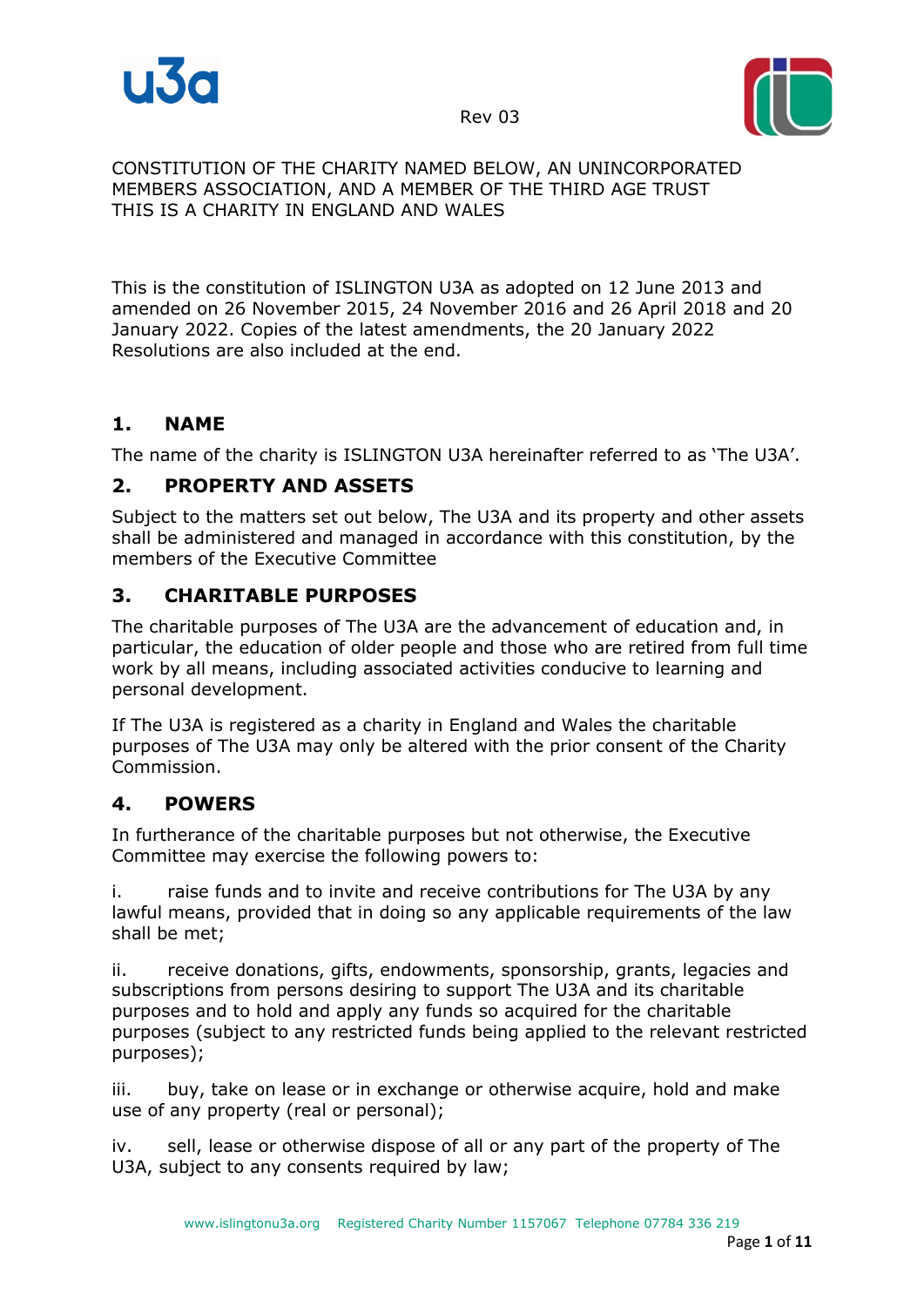v. co-operate with other charities, voluntary bodies and statutory authorities;

vi. support any charitable organisations with regard to the pursuit of The U3A's charitable purposes;

vii. appoint and constitute such advisory committees as the Executive Committee may think fit;

viii. organise, promote and participate in conferences, lectures, seminars, courses and educational events;

ix. publish, supply and make available books, pamphlets, reports, leaflets, journals, instructional matter, educational materials and aids of all kinds, whether in printed, electronic or any other forms;

x. associate and collaborate with other U3As and groupings of U3As (such as regional associations and networks) and The Third Age Trust in any way;

xi. do all such other lawful things as are appropriate to the pursuit of the charitable purposes and the delivery of benefit to the public in accordance with the charitable purposes.

#### **5. MEMBERSHIP**

i. Membership of The U3A shall be open to individuals who are in their Third Age and are interested in participating in and furthering the work of The U3A, provided that they agree to abide by this constitution and any membership conditions properly imposed by the Executive Committee and to pay the annual subscription as determined by the Executive Committee and approved by the membership at an Annual General Meeting. No individual may be admitted to membership if the Executive Committee considers that they do not meet these conditions.

ii. Every individual member shall have one vote.

iii. Members are bound by and shall observe any membership conditions and any disciplinary code of The U3A.

iv. The Executive Committee may terminate the membership of any individual:

(a) if annual membership or other fees are unpaid after two months after the due date;

or

(b) by way of expulsion at the end of a disciplinary procedure for breach of any membership condition or for breach of any disciplinary code of The U3A;

Provided that in the case of proposed expulsion at the end of a disciplinary procedure, the individual concerned shall have the right to be heard by the Executive Committee, accompanied by a friend acting in their personal capacity, who may also speak, or make written representation before a final decision is made.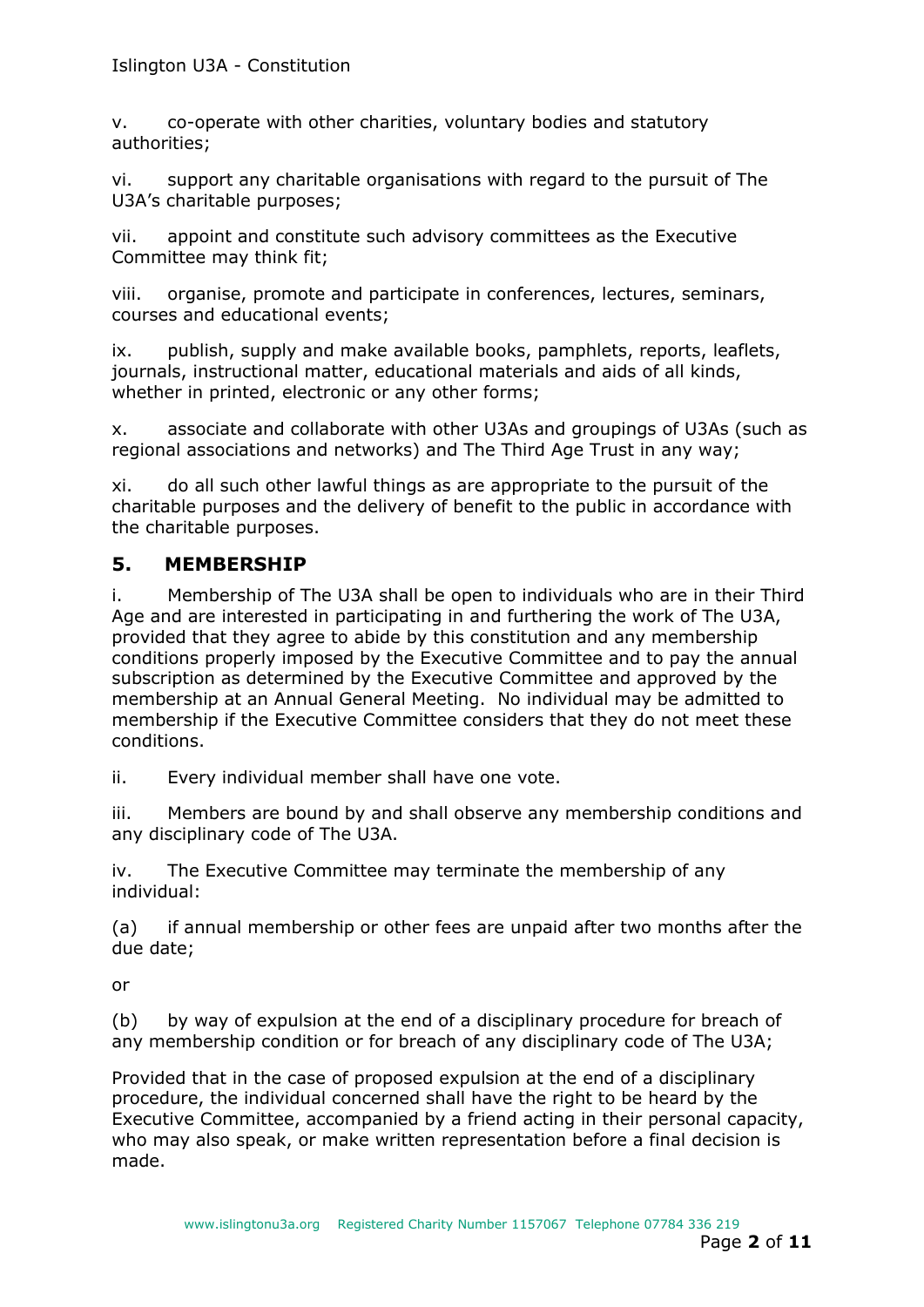## **6. HONORARY PRESIDENT**

The members of The U3A may (but do not have to) elect an Honorary President at the Annual General Meeting. If they do so, the person so appointed will serve until the next Annual General Meeting. A retiring Honorary President may be reappointed for a further term. There is no limit on the number of terms that may be served. The Honorary President shall not be deemed a charity trustee and shall not be a member of the Executive Committee but may be invited to attend any Executive Committee meeting at the decision of the Executive Committee and shall be entitled to attend the Annual General Meeting as a guest.

## **7. EXECUTIVE COMMITTEE AND OFFICERS**

i. The management of The U3A shall be vested in an Executive Committee, which shall be the governing body of The U3A and its board of trustees for the purposes of charity law. The Executive Committee shall be responsible for the strategy and policies of The U3A, may exercise all the powers of The U3A and shall deal with the administration, management and control of the affairs and property of The U3A.

ii. There must be at least 6 and not more than 12 U3A members appointed to the Executive Committee. No person may be proposed for appointment or serve as an Officer or as a non-Officer member of the Executive Committee if they are currently serving as an Officer or non-Officer member of the Executive Committee of any other local U3A.

iii. Officers

The Officers are the Chairman, not more than two Vice Chairmen, Treasurer and Secretary. The Officers shall by virtue of holding their office be members of the Executive Committee. An individual may only serve in one Officer role at a time.

iv. First appointment of Officers

The first Officers shall be appointed by decision of the Executive Committee and shall serve until the first Annual General Meeting. They shall retire at that meeting but anyone retiring may stand for re-appointment provided he or she remains a member of The U3A.

v. First and subsequent appointment of other members of the Executive Committee

The rest of the initial Executive Committee (who must be members of The U3A) may take office as the constitution is adopted or be appointed by the serving members of the Executive Committee at any time between that date and the date of the first Annual General Meeting. The first non-Officer members of the Executive Committee shall serve until the first Annual General Meeting of The U3A. A retiring Executive Committee member may be re-appointed provided he /she remains a member of The U3A and subject to the limits on periods of service set out below.

vi. Subsequent appointment of Officers

At the first and every subsequent Annual General Meeting of The U3A, the serving Officers shall retire from office and the members shall elect from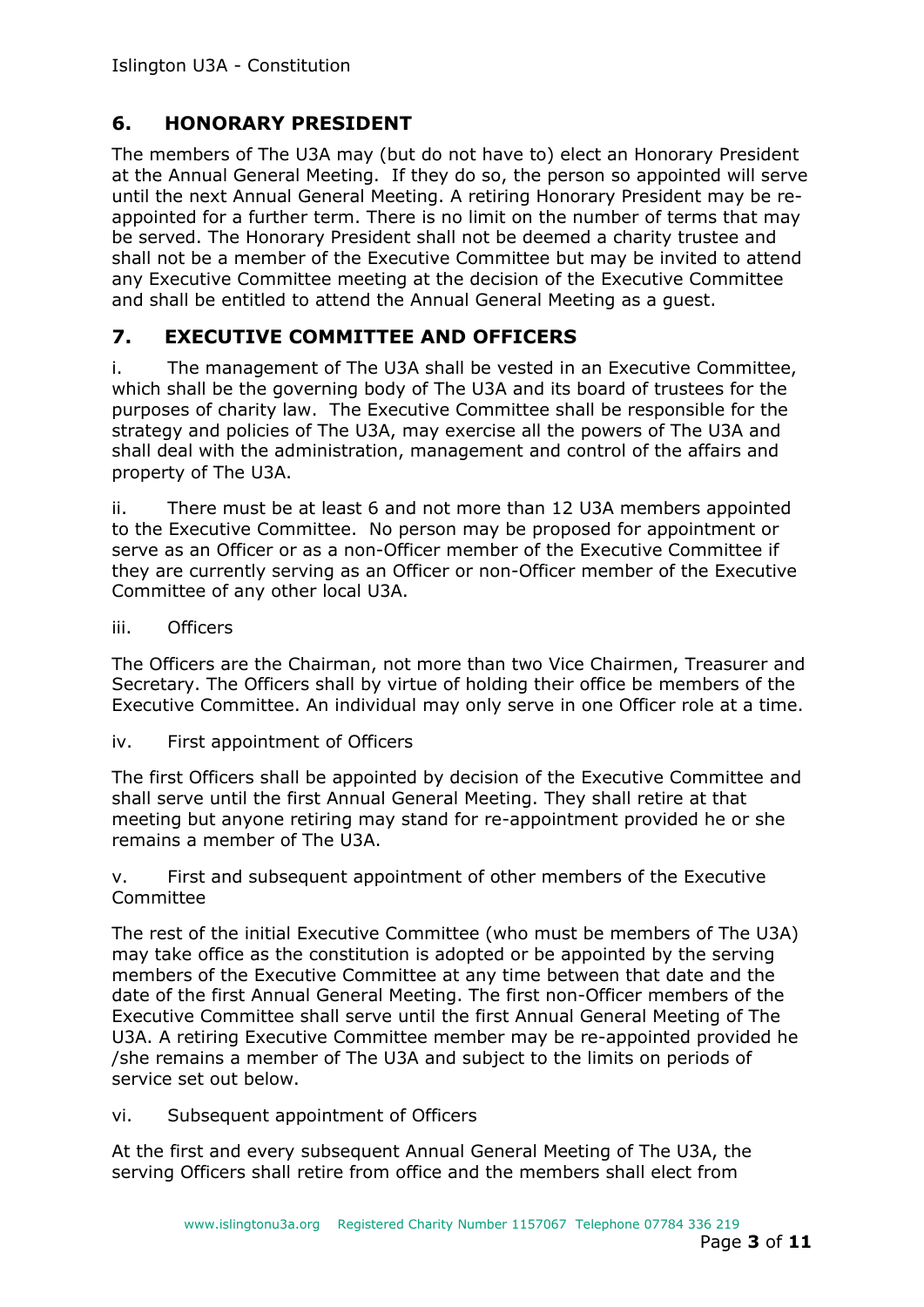amongst the membership individuals to serve as the Officers. The term of office is one year from the date of that meeting until the next Annual General Meeting. A retiring Officer may be re-appointed provided he or she remains a member of The U3A and subject to the limits on periods of service set out below.

#### vii. Chairman – terms of office and limit on period of service

Subject to the provisions above regarding the first Officers, the term of office of the Chairman is one year, from the Annual General Meeting at which he or she is appointed until the next Annual General Meeting. An individual may serve not more than three consecutive terms as Chairman.

viii. Limits on periods of service

An individual may serve not more than:

- six years in total as a non-Officer member of the Executive Committee,
- six years in total as an Officer member of the Executive Committee,
- six years in total as Treasurer,
- three years in total in any other particular Officer role,

subject to the overall limit that no individual may serve more than nine years in total as a member (whether Officer or non-Officer) of the Executive Committee. For the purpose of the above limits a year means the period from one Annual General Meeting to the immediately succeeding Annual General Meeting.

#### ix. Nomination and election of candidates

Prior written nomination of any candidate for appointment as an Officer or a non-Officer member of the Executive Committee at an Annual General Meeting shall normally be required, made by a proposer and seconder from amongst the membership of The U3A (not being themselves Officers or non-Officer members of the Executive Committee), to be in the hands of the Secretary of The U3A at least 28 days before the meeting. Should nominations exceed vacancies, the decision about appointments shall be taken by ballot. Otherwise, nominations of candidates and the conduct of voting for appointments shall be dealt with in accordance with the Standing Orders of The U3A or, if there are no Standing Orders, as determined by the Executive Committee. However, if there are insufficient candidates standing for the vacancies, the Chairman of the meeting may, as a last resort, appeal for any willing member present to agree to stand. A vote must be taken and carried by a simple majority for such an appeal for volunteers at the meeting to be permitted. Any willing candidate may then offer himself or herself and be proposed to the meeting for appointment in accordance with the Constitution.

x. Casual vacancies – Officers and Executive Committee

The Executive Committee may fill any vacancy arising amongst the Officers or the non-Officer Executive Committee members, until the following Annual General Meeting. Any such appointee must be a U3A member. A person so appointed may stand for appointment to a first full term at that meeting, provided he or she remains a member of The U3A.

xi. Co-options to Executive Committee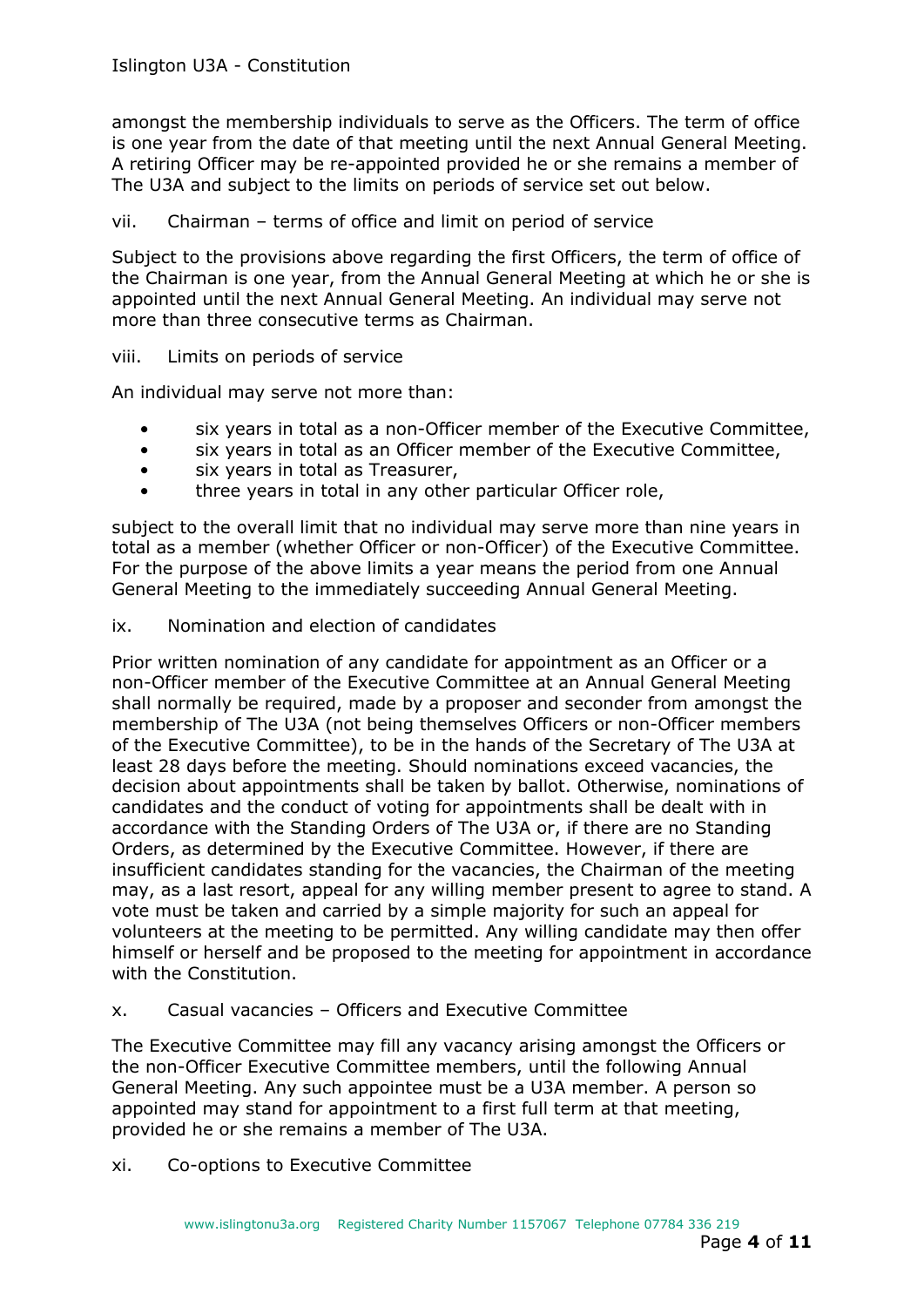The Executive Committee may in addition appoint not more than two co-opted members of the Executive Committee (who must be U3A members), who shall have full voting rights and hold office until the next Annual General Meeting. At that meeting a retiring co-opted member could be proposed for appointment to a first full term on the Executive Committee in accordance with the relevant provisions of this constitution. Provided always that an individual cannot be coopted more than three times in succession.

# **8. DEFECTS IN APPOINTMENTS**

The proceedings of the Executive Committee shall not be invalidated by any vacancy among their number of by any failure to appoint or any defect in the appointment, election or co-option of a member.

# **9. CESSATION OF OFFICE – EXECUTIVE COMMITTEE MEMBERS**

A member of the Executive Committee shall cease to hold office if he or she:

(a) is disqualified from acting as a member of the Executive Committee by virtue of charity law;

(b) becomes incapable by reason of mental disorder, illness or injury of managing and administering his or her own affairs;

(c) is absent without the permission of the Executive Committee from three consecutive meetings and the Executive Committee resolve that his or her office be vacated;

(d) is removed by resolution of the Executive Committee for significant misconduct under the Trustee Code of Conduct, which may only be passed after the completion of the disciplinary procedure set out in that Code;

(e) notifies in writing to the Executive Committee a wish to resign (but only if at least five members of the Executive Committee will remain in office when the notice of resignation is to take effect which shall be at least 21 days from the receipt of the notification);

(f) ceases to be a member of The U3A;

(g) becomes an Officer or non-Officer member of the Executive Committee of any other U3A.

#### **10. MEETINGS AND PROCEEDINGS OF THE EXECUTIVE COMMITTEE**

i. The Executive Committee shall hold at least 4 meetings each year.

ii. Additional meetings may be called at any time by the Secretary on behalf of the Chairman or by any two members of the Executive Committee, upon not less than seven days' notice being given to other members of the Executive Committee of the matters to be discussed, unless it concerns the appointment of a co-opted member, in which case not less than twenty one days' notice must be given.

iii. The Chairman shall chair the meetings and in his or her absence a Vice-Chairman shall take over or, if there is no Vice-Chairman present, the Executive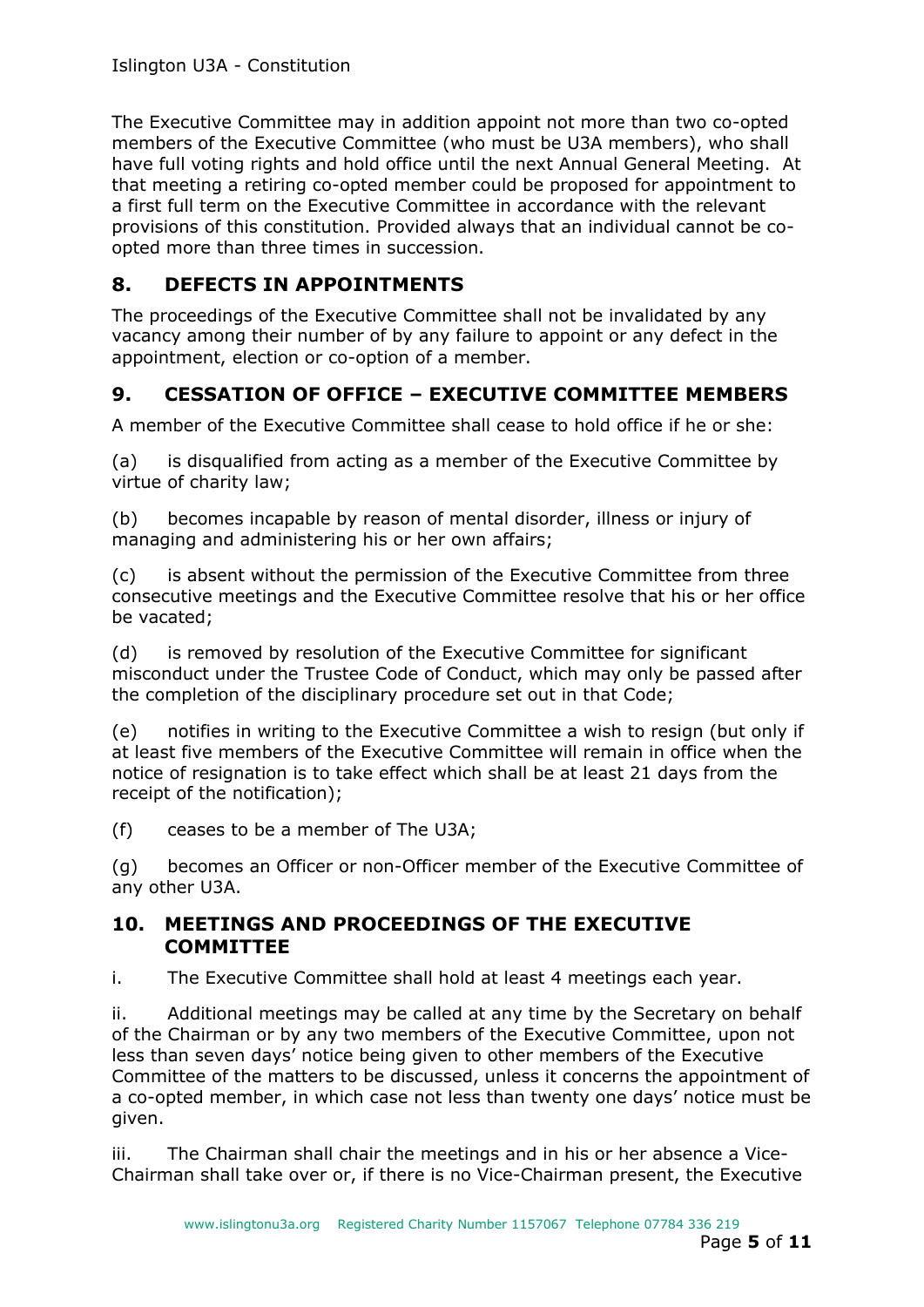Committee shall choose one of their number to be Chairman of the meeting before any business is transacted.

iv. There shall be a quorum when at least one-third of the number of members of the Executive Committee or three members of the Executive Committee, whichever is the greater, are present at the meeting.

v. Every decision shall be determined by a majority of votes of the members of the Executive Committee present and voting on the question, but in the case of equality of votes, the Chairman of the meeting shall have a casting vote in addition to his or her own vote.

vi. The Executive Committee shall ensure that minutes are taken of all its meetings and those of any sub-committees and are available for inspection should a member request it.

vii. The Executive Committee may from time to time make and alter rules for the conduct of their business, the summoning and conduct of their meetings and custody of documents (including, but not limited to, the use of electronic communications). No rule may be made which is inconsistent with this constitution.

viii. The Executive Committee may appoint sub-committees including at least one member of the Executive Committee, for the purpose of performing any function or duty which in the opinion of the Executive Committee would be more conveniently undertaken or carried out by a sub-committee, provided that all acts and proceedings of any sub-committees shall be fully and promptly reported to the Executive Committee. The Executive Committee shall authorise the terms of reference of sub-committees and may alter them from time to time. Subcommittees may make proposals to the Executive Committee, but may not make decisions and they shall not have any expenditure authority.

ix. No Executive Committee member shall be chargeable or responsible for loss caused by any act done or omitted to be done by him or her or by any other Executive Committee member or by reason of any mistake or omission made in good faith by any Executive Committee member or by reason of any other matter other than wilful and individual fraud or wrongdoing or actions knowingly beyond the scope of a specific authority or limit thereon on the part of the Executive Committee member in question.

## **11. FINANCE**

i. The financial year of The U3A shall end on such date as the Executive Committee shall decide, provide always that the financial year must be in accordance with applicable charity law requirements and the annual accounts and trustees' report must be submitted to the Charity Commission (if required by law) within relevant statutory time limits.

ii. The funds of The U3A shall be paid into such accounts as the Executive Committee may open in the name of The U3A. All transactions on such accounts shall be carried out in accordance with the terms of that account as agreed with the account provider and approved and accepted by the Executive Committee from time to time. Only members of the Executive Committee, authorised by the Executive Committee to do so, may arrange and authorise any transaction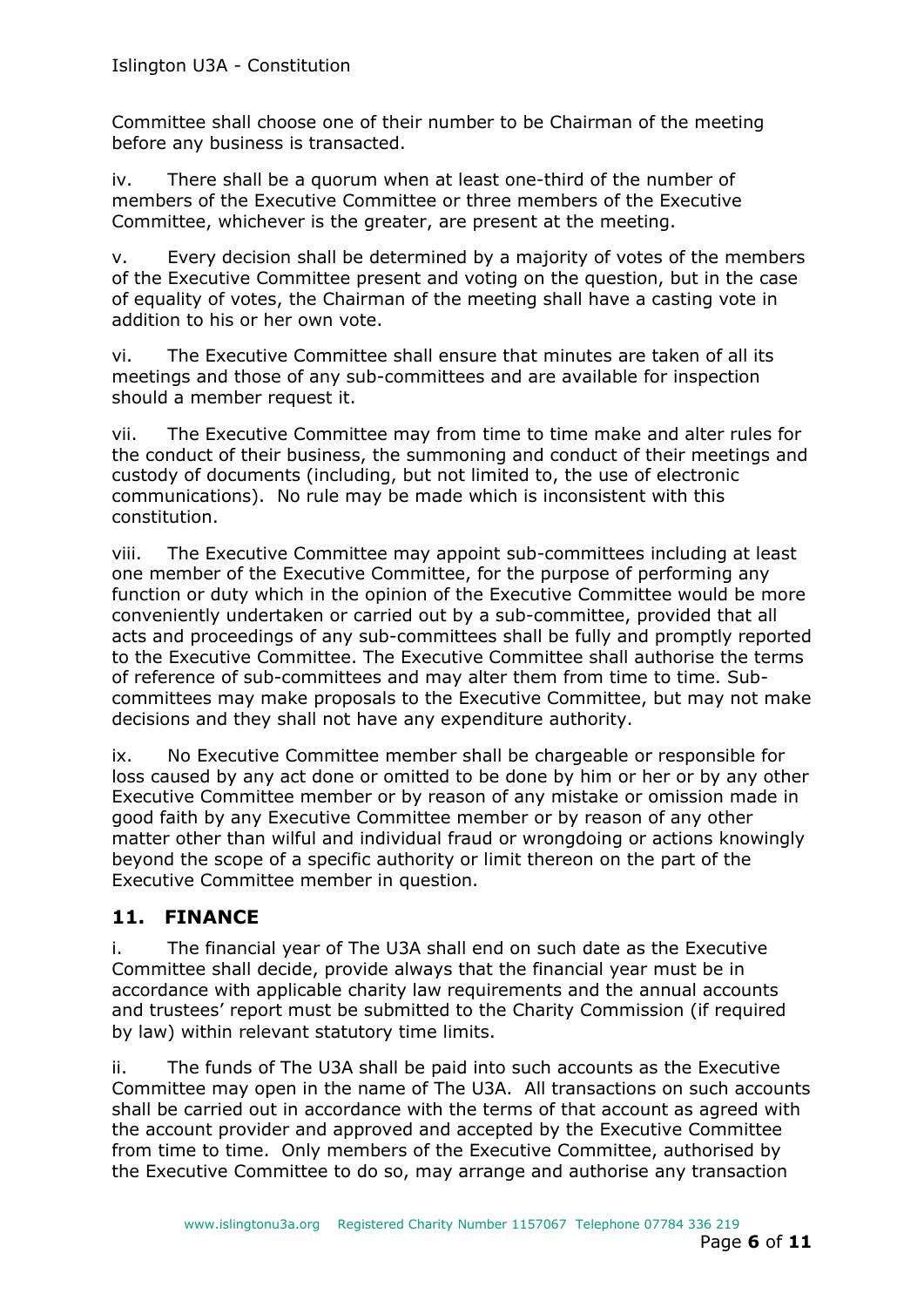on any of The U3As accounts and dual authorisation shall normally be required for all transactions.

iii. The Executive Committee shall determine the financial controls and procedures to be followed by The U3A, including but not limited to, controls and procedures in relation to accounts and transactions on them, and those shall be observed at all times.

iv. The funds belonging to The U3A shall be applied only in furthering the charitable purposes.

v. No funds shall be transferred in any way to Executive Committee members, provided that nothing herein shall prevent the payment in good faith of reasonable and proper out of pocket expenses incurred by a member of the Executive Committee in the discharge of his or her duties for The U3A.

vi. All proper costs, charges and expenses incidental to the management of The U3A and membership subscriptions in respect of the Third Age Trust may be defrayed from the funds of The U3A.

#### **12. PROPERTY**

i. All property of and held on behalf of The U3A shall be applied in accordance with charity law.

ii. Title to any property shall be held on behalf of The U3A in such manner as the Executive Committee thinks fit from time to time and in ways permitted by charity law.

## **13. ACCOUNTING AND REPORTING**

The Executive Committee shall comply with its obligations under charity law, and observe applicable time limits in the case of obligations to file items with the Charity Commission, with regard to:

(a) the keeping of accounting records for The U3A;

(b) the preparation of annual statements of account and a trustees' report for The U3A;

(c) the audit or independent examination of the statements of account of The U3A (if required by law);

(d) the making of a charity annual return to the Charity Commission;

(e) the transmission of the statement of accounts and trustees' report of The U3A to the Charity Commission.

## **14. ANNUAL GENERAL MEETING**

i. There shall be an Annual General Meeting of The U3A which shall be held on such date as the Executive Committee may determine in each calendar year.

ii. Every Annual General Meeting shall be called by the Executive Committee. This formal notice shall give at least 21 days' notice of the Annual General Meeting to all the members of The U3A. The notice shall specify that the meeting is the Annual General Meeting and shall set out the business of the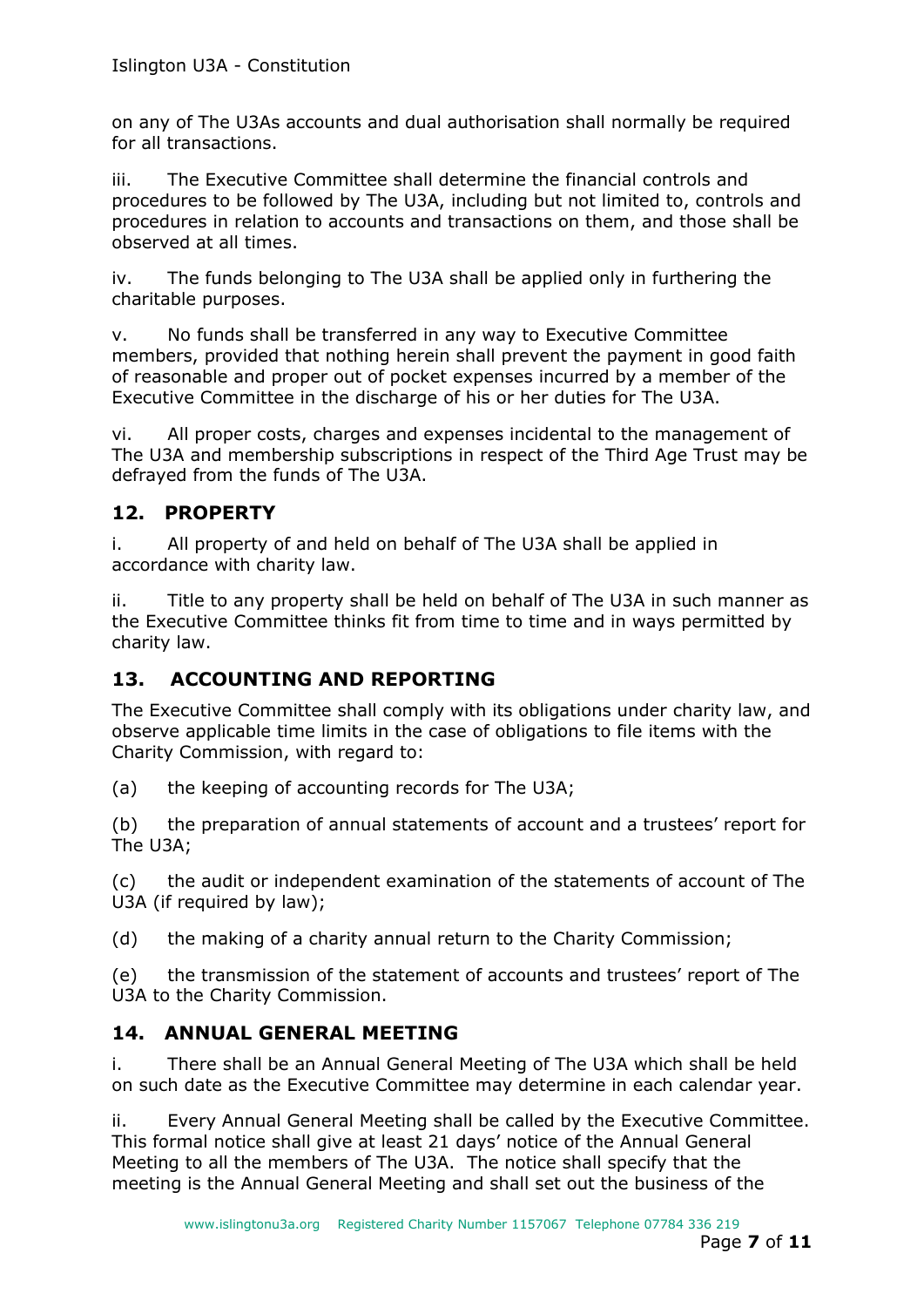meeting, including resolutions to be proposed, and shall provide information about proposals for the election of Officers and non-Officer members of the Executive Committee to be made at that meeting. All members of The U3A shall be entitled to attend and vote at the meeting.

iii. The Executive Committee shall present to each Annual General Meeting the trustees' report and annual accounts of The U3A for the preceding year.

iv. The Executive Committee shall seek approval for the appointment of any independent examiner or auditor for the accounts from the membership at the Annual General Meeting, if permitted or required to do so by charity law.

v. Any proposals to amend the constitution subject to clause 17 shall be considered at the Annual General Meeting as shall any other business as set out in the notice.

## **15. SPECIAL GENERAL MEETING**

The Executive Committee may call a Special General Meeting of The U3A at any time and if at least 20% of the members request such a meeting in writing stating the business to be considered, the Secretary shall call such a meeting. At least 21 days notice shall be given. The notice must state the business to be discussed.

#### **16. NOTICES, COMMUNICATIONS AND PROCEDURE AT GENERAL MEETINGS**

i. Online and Hybrid General Meetings: A general meeting (whether an annual general meeting or a special general meeting) may be held that allows attendance in person or by suitable electronic means agreed by the trustees in which each participant may communicate with all the other participants either directly or through the Chair. Where the trustees determine that a general meeting is to be held by electronic means pursuant to this clause16i, such determination will be set out in the notice of the general meeting sent to members, together with details of how a member may participate in such meeting.

ii. Notices of meetings, documents and other communications from The U3A to a member may be sent by electronic communication provided The U3A wishes to do so and the relevant member wishes to receive them in this way and provides an appropriate electronic address to The U3A. It is the responsibility of that member to notify The U3A of any change to that address and to comply with any security and other procedures determined by the Executive Committee for such communications. A member may opt to return to hard copy communications at any time.

iii. Accidental omission to give notice to any member of any General Meeting (including the AGM) shall not invalidate the proceedings.

iv. The Secretary or other person specially appointed by the Executive Committee shall keep a full record of proceedings at every General Meeting of The U3A.

v. There shall be a quorum when at least 10% of the number of members of The U3A, are present at any General Meeting, in person or by proxy.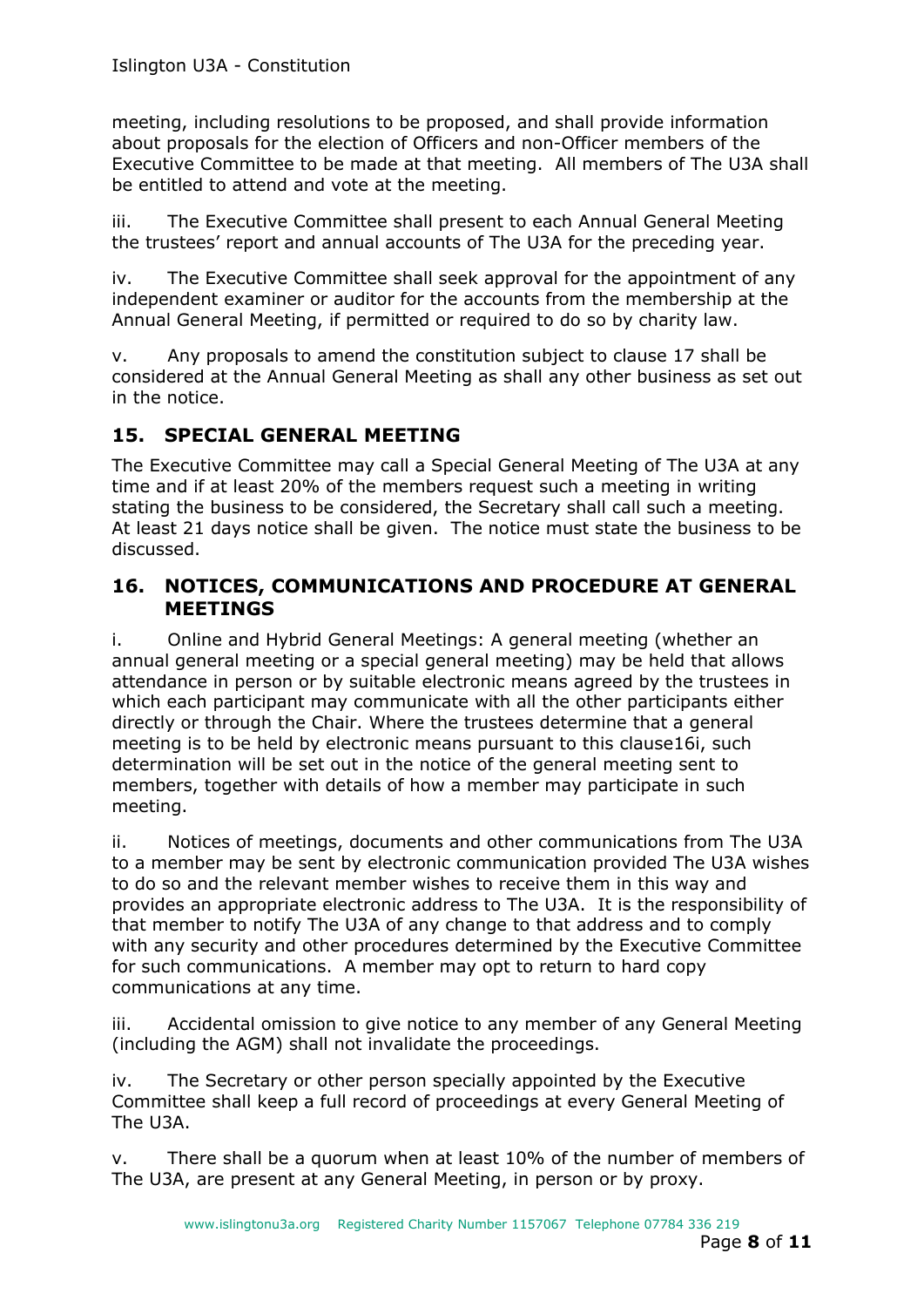vi. If within half an hour from the time appointed for the meeting a quorum is not present, the meeting if convened at the request of the members shall be dissolved. In any other case it shall be adjourned to another day and time as the Executive Committee may direct provided 21 days' notice is given to all members. If at the adjourned meeting a quorum is not present within half an hour of the time appointed for the meeting, the members present shall be a quorum.

vii. The Chairman of The U3A shall be the Chairman of any General Meeting at which he or she is present. In the absence of the entitled Chairman, the Executive Committee members present shall have the power to elect a Chairman for the meeting.

viii. If there is a tied vote the Chairman of the meeting has a single casting vote.

#### **17. ALTERATIONS TO THE CONSTITUTION**

i. Subject to the following provisions of this clause, the Constitution may be altered in any way by a resolution passed by not less than two thirds of the members present and voting at a General Meeting. The notice of the General Meeting must include notice of the resolution, setting out the details of the alterations proposed.

ii. The prior consent of the Third Age Trust must be requested for any proposed alterations to The U3A's constitution. The U3A may proceed with the proposed changes:

(a) At any time after specific consent has been received from the Third Age Trust; or

(b) When four weeks have passed since the consent request was delivered and the Third Age Trust has not notified The U3A of any objection to the proposals.

iii. If The U3A is a registered charity, no amendment may be made to clause 3 (the charitable purposes) without the prior consent in writing of the Charity Commission.

iv. No amendment may be made which would have the effect of making The U3A cease to be a charity at law.

The Executive Committee shall ensure a copy of any amendment made under this clause is promptly sent to the Charity Commission if The U3A is registered.

#### **18. DISSOLUTION**

i. If the Executive Committee decides that it is necessary or advisable to dissolve The U3A it shall call a Special General Meeting of all members of The U3A, of which not less than 21 days' notice (stating the terms of the resolution to be proposed) shall be given. If the proposal is confirmed by a two-thirds majority of those present and voting, The Executive Committee shall have power to realise any assets held by or on behalf of The U3A. Any assets remaining after the satisfaction of any proper debts and liabilities shall be given or transferred to: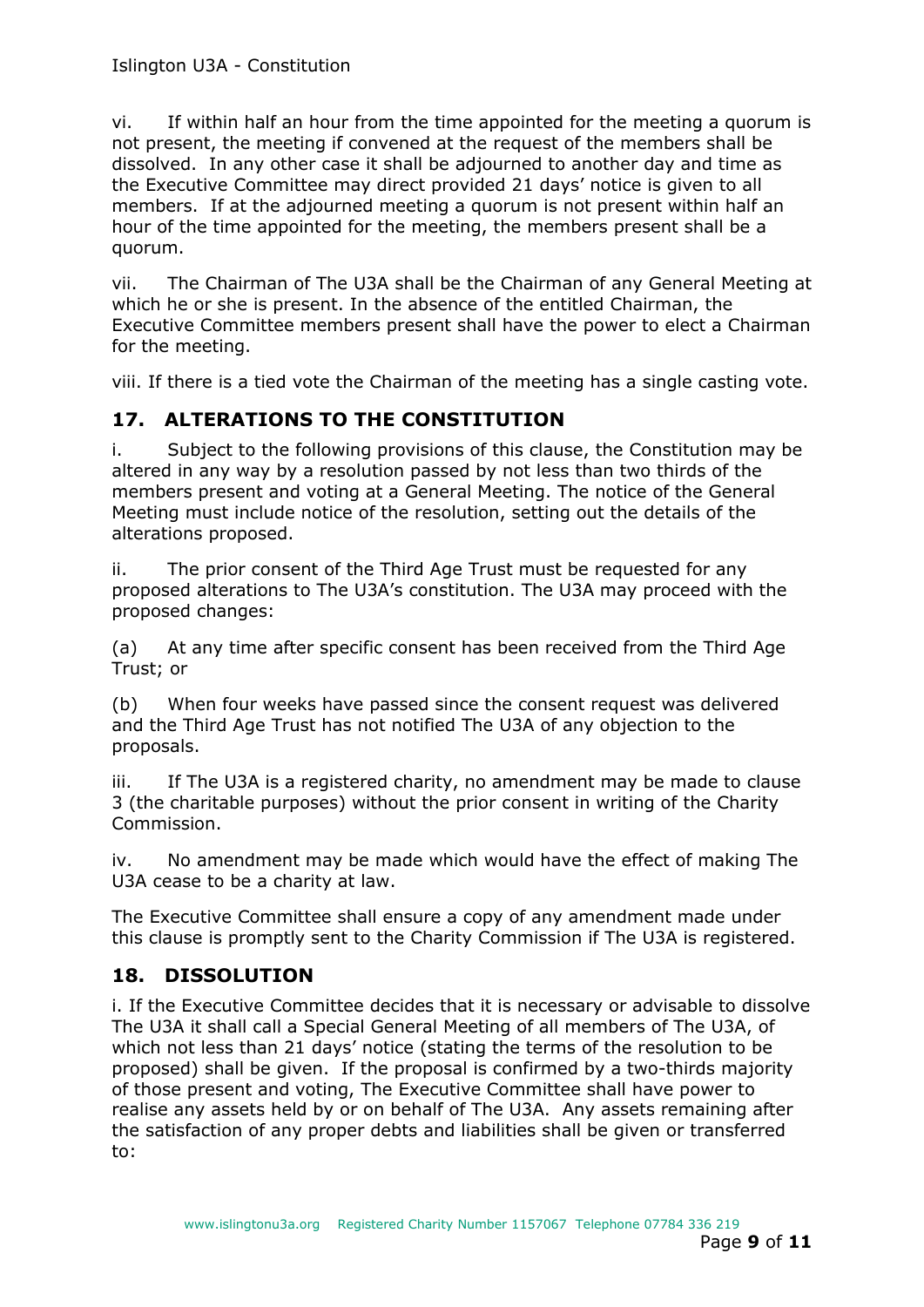(a) Any one or more local U3As, which are charities and have charitable purposes similar to those of The U3A, as determined by the members of The U3A; or

(b) To the Third Age Trust (registered charity in England and Wales no. 288007).

ii A copy of the statement of accounts and relevant reports, for the final accounting period of The U3A, must be sent to the Charity Commission if The U3A is registered.